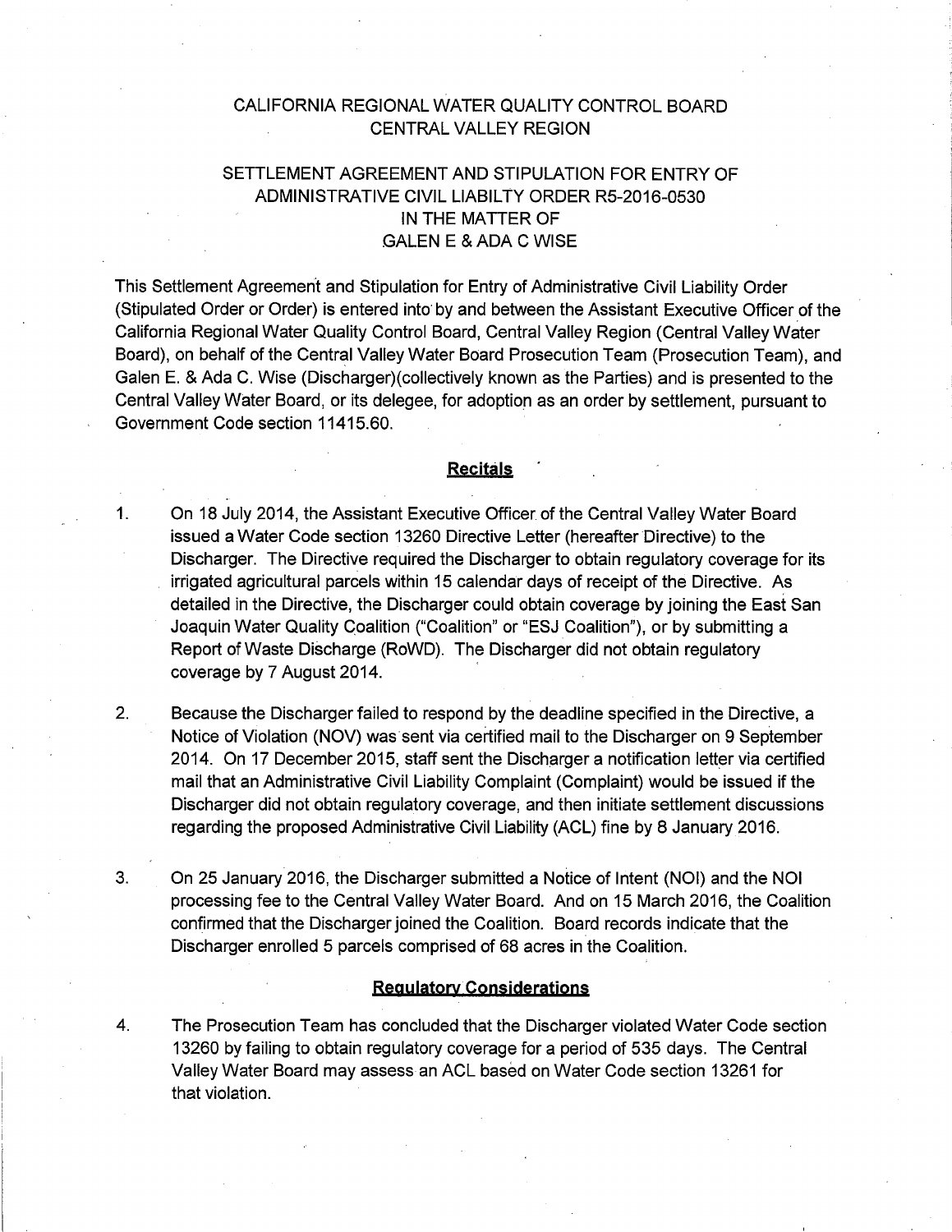Stipulated Administrative Civil Liability Order R5-2016-0530

- 5. Water Code section 13260, subdivision (a), requires that any person discharging waste or proposing to discharge waste within any region that could affect the quality of the waters of the State, other than into a community sewer system, shall file with the appropriate Regional Board a RoWD containing such information and data as may be required by the Regional Board, unless the Regional Board waives such requirement.
- 6. Pursuant to Water Code section 13261, subdivision (a), a person who fails to furnish a report or pay a fee under Section 13260 when so requested by a regional board is guilty of a misdemeanor and may be liable civilly in accordance with subdivision (b).
- 7. Water Code section 13261, subdivision (b)(1), states that civil liability may be administratively imposed by a regional board or the state board in accordance with Article 2.5 (commencing with Section 13323) of Chapter 5 for a violation of subdivision (a) in an amount not exceeding one thousand dollars (\$1 ,000) for each day in which the violation occurs. Civil liability shall not be imposed by the regional board pursuant to this section if the state board has imposed liability against the same person for the same violation.
- 8. Pursuant to Water Code section 13327, in determining the amount of civil liability, the Central Valley Water Board is required to take into consideration the nature, circumstance, extent, and gravity of the violation or violations, whether the discharge is · susceptible to cleanup or abatement, the degree of toxicity of the discharge, and, with respect to the violator, the ability to pay, the effect on ability to continue in business, any voluntary cleanup efforts undertaken, any prior history of violations, the degree of culpability, economic benefit or savings, if any, resulting from the violation, and other matters as justice may require. Attachment A, which is hereby fully incorporated into this Order by reference, describes the penalty calculation.

### **Settlement**

- 9. The Parties have engaged in confidential settlement negotiations and agree to settle the matter without administrative or civil litigation and by presenting this Stipulated Order to the Central Valley Water Board, or its delegee, for adoption as an order by settlement pursuant to Government Code section 11415.60. The Central Valley Water Board Prosecution Team believes that the resolution of the alleged violations is fair and reasonable and fulfills its enforcement objectives, that no further action is warranted concerning the violations alleged herein and that this Stipulated Order is in the best interest of the public.
- 10. To resolve the violation by consent and without further administrative proceedings the Parties have agreed to the imposition of \$32,175 in liability against the Discharger.

3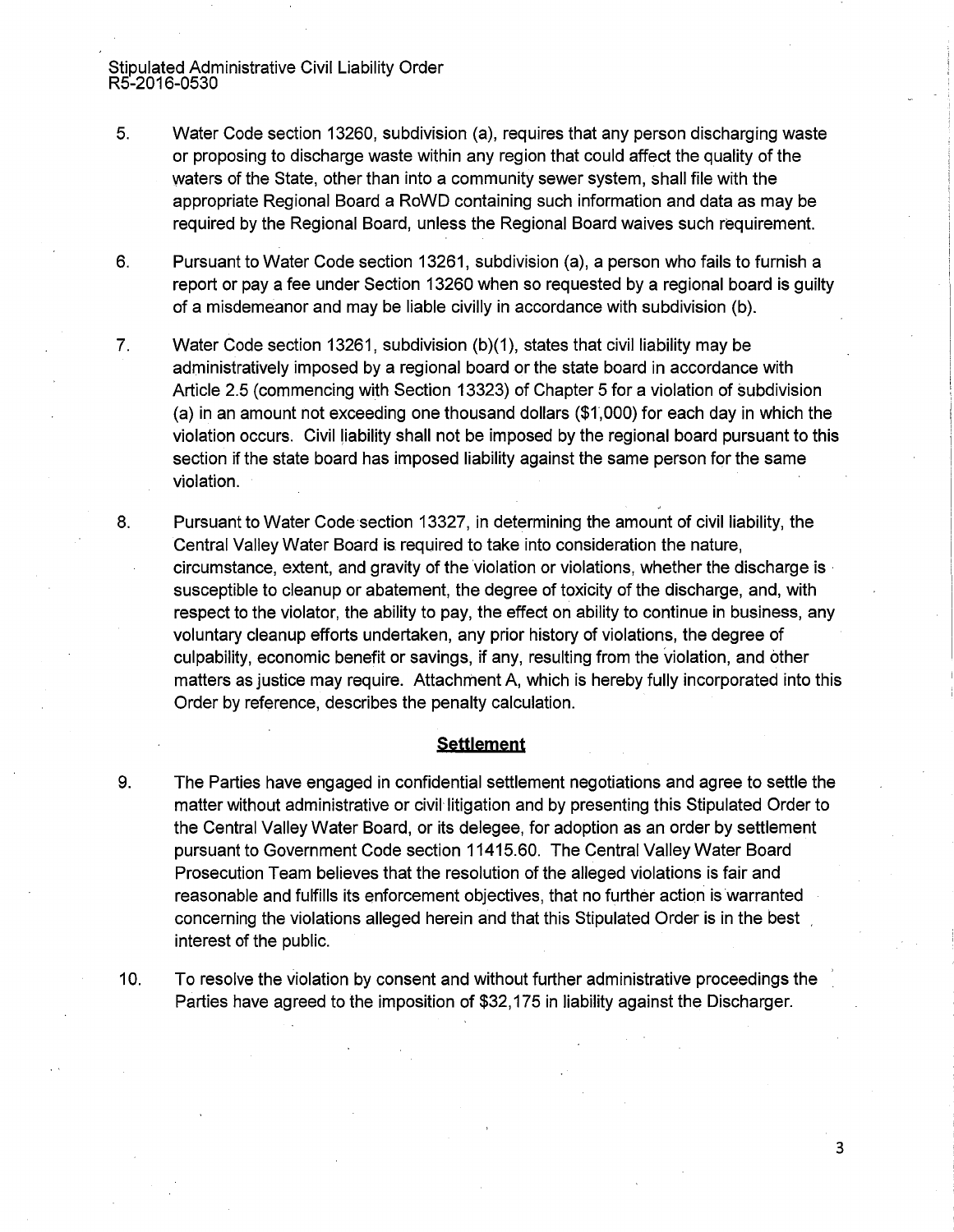Stipulated Administrative Civil Liability Order R5-2016-0530 ·

### **Stipulations**

The Parties stipulate to the following:

- 1. Administrative Civil Liability: The Discharger hereby agrees to the imposition of administrative civil liability totaling **thirty-two thousand one hundred seventy five dollars (\$32, 175)** to the Central Valley Water Board to resolve the alleged Water Code.
- 2. The above civil liability shall be paid to the State Water Board Cleanup and Abatement Account. Payment shall be made no later than thirty (30) days after the entry of an Order approving this Settlement Agreement by the Central Valley Water Board, by check payable to the State Water Board Cleanup and Abatement Account. The Discharger shall indicate on the check the number of this Order. The Discharger shall send the original signed check to the Accounting Office, Attn: ACL Payment, P.O. Box 1888, Sacramento, CA 95812-1888. Copies of the check shall be sent to Brett Stevens, Central Valley Water Quality Control Board, 11 020 Sun Center Drive, Suite 200, Rancho Cordova, CA 95670.
- 3. **Compliance with Applicable Laws and Regulatory Changes:** The Discharger understand that payment of administrative civil liability in accordance with the terms of this Stipulated Order and or compliance with the terms of this Stipulated Order is not a substitute for compliance with applicable laws, and that continuing violations of the type alleged in the Complaint may subject it to further enforcement, including additional ACLs. Nothing in this Stipulated Order shall excuse Discharger from meeting any more stringent requirements which may be imposed hereafter by changes in applicable and legally binding legislation or regulations.

### 4. **Party Contacts for Communications Related to Stipulated Order:**

For the Central Valley Water Board: Andrew Altevogt - Assistant Executive Officer Central Valley Regional Water Quality Control Board 11 020 Sun Center Drive, Suite 200 Rancho Cordova, CA 95670 (916) 464-4656

Naomi Kaplowitz - Attorney Office of Enforcement, State Water Resources Control Board 1001 I Street, 16<sup>th</sup> Floor Sacramento, CA 95812 (916) 341-5677

4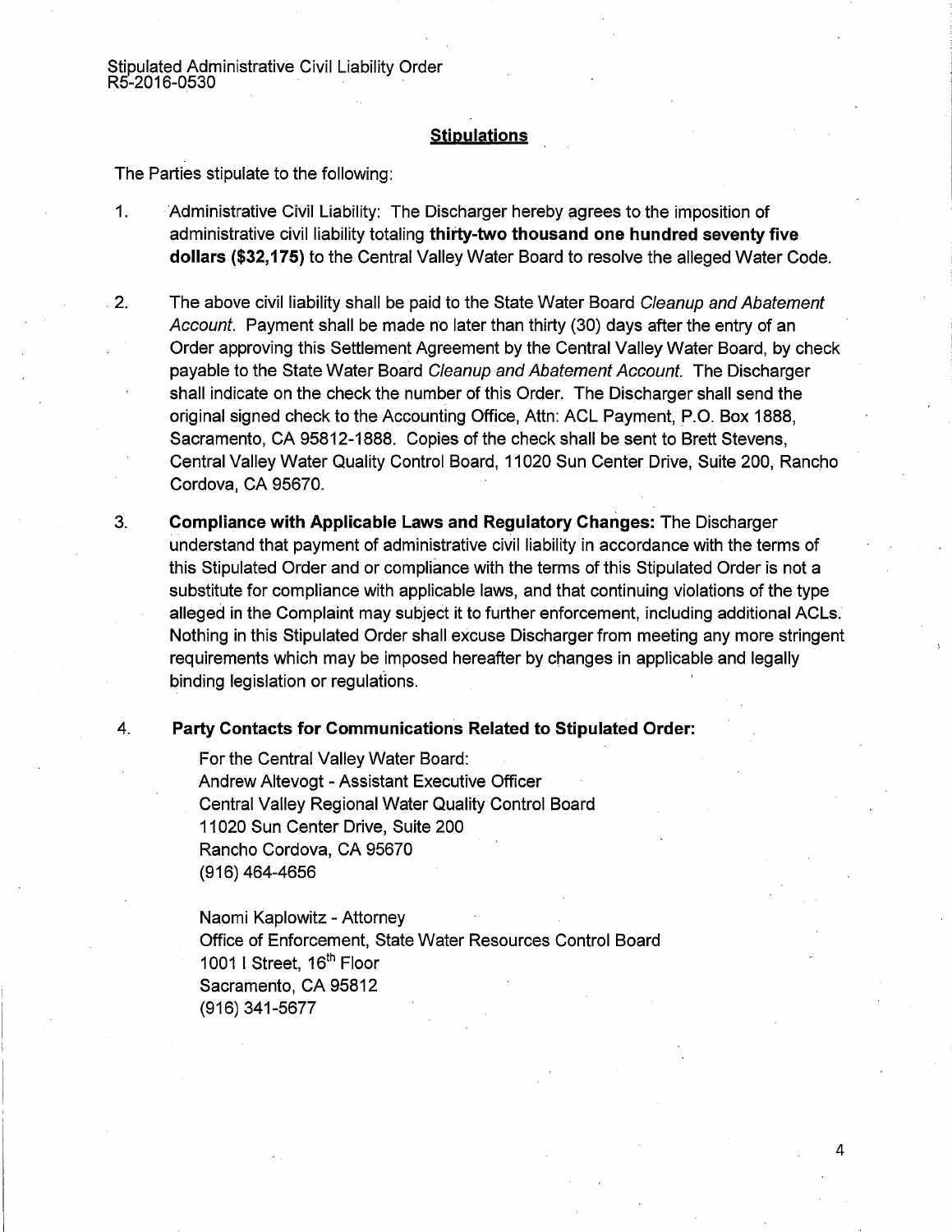Stipulated Administrative Civil Liability Order R5-2016-0530-

> For the Discharger: Galen Wise 3542 Ladd Road Modesto, CA 95356 (209) 545-0158

- 5. **Attorney's Fees and Costs:** Except as otherwise provided herein, each Party shall bear all attorneys' fees and costs arising from the Party's own counsel in connection with the matters set forth herein.
- 6. . **Matters Addressed by Stipulation:** Upon adoption by the Regional Board, or its delegee, this Stipulated Order represents a final and binding resolution and settlement of all claims, violations, or causes of action alleged in this Order or which could have been asserted based on the specific facts alleged in this Stipulated Order against Discharger as of the effective date of this Stipulated Order. The provisions of this Paragraph are expressly conditioned on Discharger's full payment of the ACL by the deadline specified in Stipulation 1.
- 7. **Public Notice:** The Discharger understands that this Stipulated Order will be noticed . for a 30-day public review and comment period prior to consideration by the Central Valley Water Board, or its delegee. If significant new information is received that reasonably affects the propriety of presenting this Stipulated Order to the Central Valley Water Board, or its delegee, for adoption, the Assistant Executive Officer may unilaterally declare this Stipulated Order void and decide not to present it to the Central Valley Water Board, or its delegee. The Discharger agrees that they may not rescind or otherwise withdraw their approval of this proposed Stipulated Order.
- 8. **Procedure:** .The Parties agree that the procedure that has been adopted for the approval of the settlement by the Parties and review by the public, as reflected in this Order, will be adequate. In the event procedural objections are raised prior to this Stipulated Order becoming effective, the Parties agree to meet and confer concerning any such objections, and may agree to revise or adjust the procedure as necessary or advisable under the circumstances.
- 9. **No Waiver of Right to Enforce:** The failure of the Prosecution Team or Regional Board to enforce any provision of this Stipulated Order shall in no way be deemed a waiver of such provision, or in any way affect the validity of this Stipulated Order. The failure of the Prosecution Team or Regional Board to enforce any such provision shall not preclude it from later enforcing the same or any other provision of this Stipulated Order. No oral advice, guidance, suggestions or comments by employees or officials of any Party regarding matters covered under this Stipulated Order shall be construed to relieve any Party regarding matters covered in this Stipulated Order. The Regional Board reserves all rights to take additional enforcement actions, including without limitation the issuance of ACL complaints or orders for violations other than those addressed by this Order.

5

~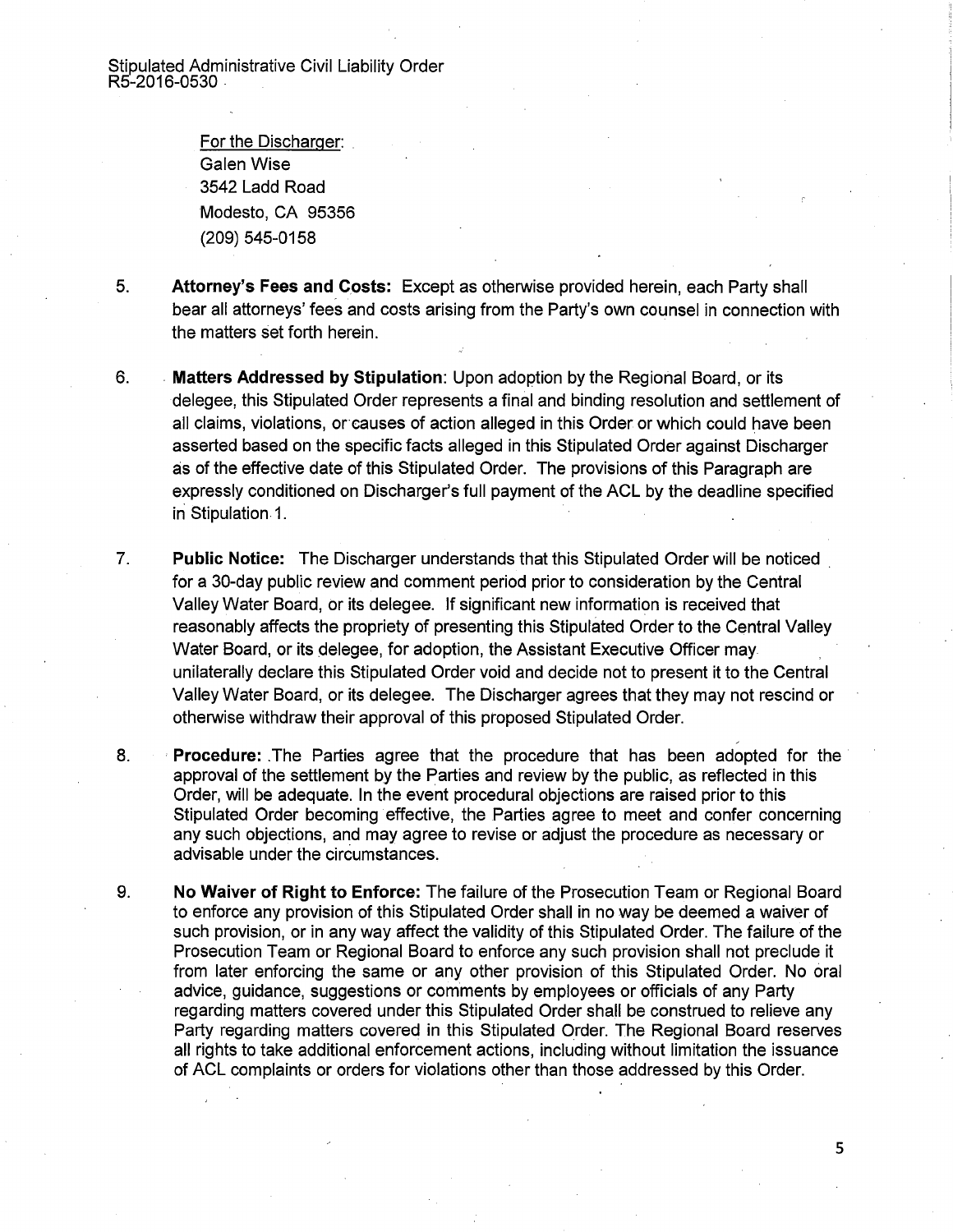- 10. **Interpretation:** This Stipulated Order shall not be construed against the party preparing it, but shall be construed as if the Parties jointly prepared it and any uncertainty and ambiguity shall not be interpreted against any one party.
- 11. **Modification:** This Order shall not be modified by any of the Parties by oral representation whether made before or after the execution of this Order. All modifications must be made in writing and approved by the Regional Board or its delegee.
- 12. **If Order Does Not Take Effect:** In the event that this Stipulated Order does not take effect because it is not approved by the Regional Board, or its delegee, or is vacated in whole or in part by the State Water Resources Control Board or a court, the Parties acknowledge that the Prosecution Team may proceed to a contested evidentiary hearing before the Regional Board to determine whether to assess an ACL for the underlying alleged violations, or may continue to pursue settlement. The Parties agree that all oral and written statements and agreements made during the course of settlement discussions will not be admissible as evidence in any subsequent administrative or judicial proceeding or hearing and will be fully protected by California Evidence Code sections 1152 and 1154; California Government Code section 11415.60; Rule 408, Federal Rules of Evidence; and any other applicable privilege under federal and/or state law. The Parties also agree to waive any and all objections related to their efforts to settle this matter, including, but not limited to:
	- a. Objections related to prejudice or bias of any of the Regional Board members or their advisors and any other objections to the extent that they are premised in whole or in part on the fact that the Regional Board members or their advisors were exposed to some of the material facts and the Parties settlement positions, and therefore may have formed impressions or conclusions, prior to conducting any contested evidentiary hearing in this matter; or
	- b. Laches or delay or other equitable defenses based on the time period that the order or decision by settlement may be subject to administrative or judicial review.
- 13. **No Admission of Liability:** Neither this Stipulated Order, nor any payment pursuant to the Order, shall constitute evidence of, or be eonstrued as, a finding, adjudication, or acknowledgement of any fact, law, or liability, nor shall it be construed as an admission of violation of any law, rule, or regulation. However, this Order and/or any actions of payment pursuant to the Order may constitute evidence in actions seeking compliance with this Order. This Order may be used as evidence of a prior enforcement action in future actions by the Regional Board.
- 14. **Waiver or Hearing:** The Discharger has been informed of the rights provided by Water Code section 13323 (b), and hereby waives its right to a hearing before the Central Valley Water Board.
- 15. **Waiver of Right to Petition:** The Discharger hereby waives the right. to petition the Central Valley Water Board's adoption of the Stipulated Order as written for review by the State Water Board, and further waives the rights, if any, to appeal the same to a California Superior Court and/or any California appellate level court.

6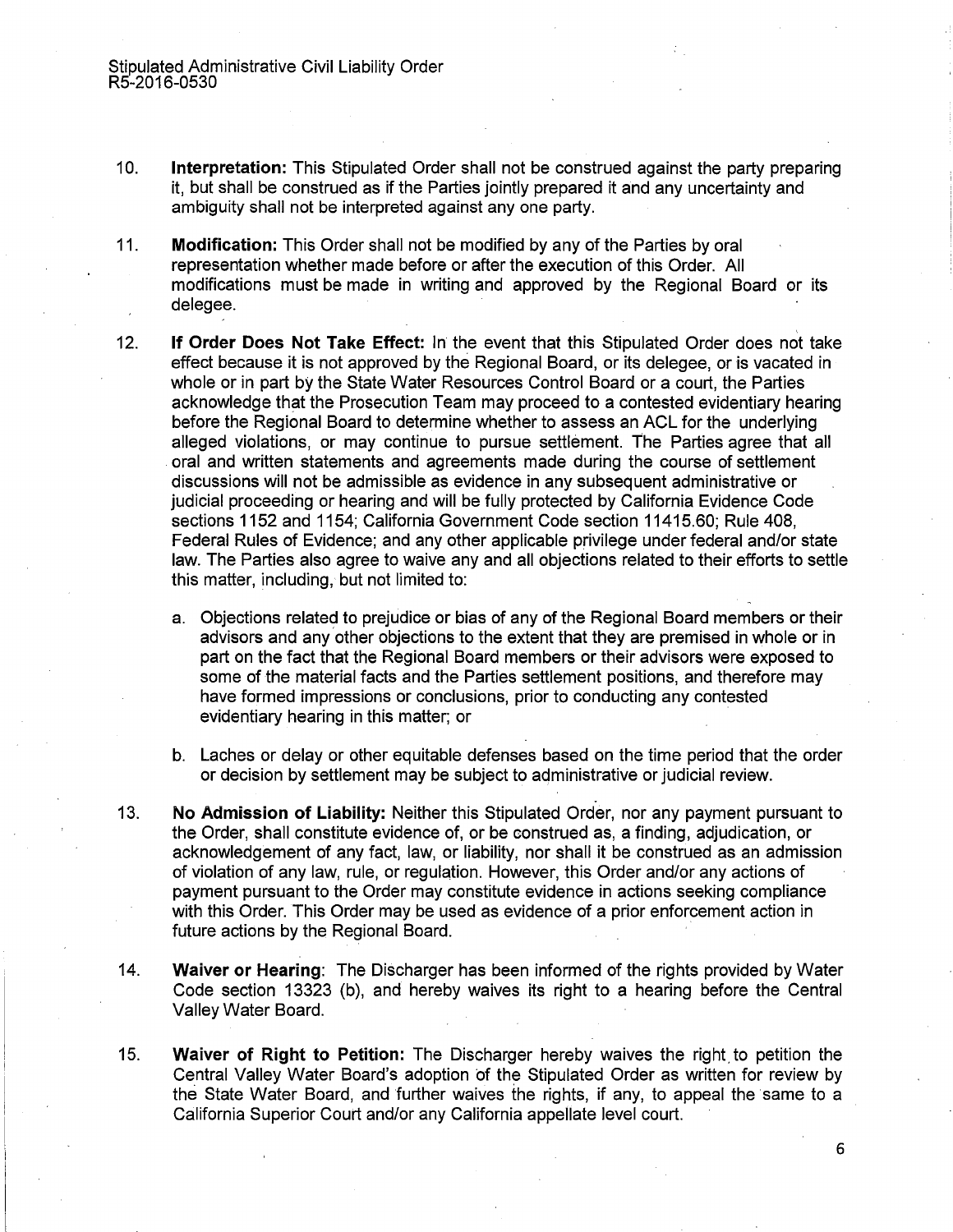Stipulated Administrative Civil Liability Order RS-2016-0530

- 16. Covenant not to Sue: Upon the effective date of this Stipulated Order; Discharger shall and does release, discharge, and covenant not to sue or pursue. any civil or administrative claims against any State Agency or the State of California; its officers, . agents, directors, employees, attorneys, representatives, for any and all claims or causes of action, which arise out of or are related to this action.
- 17. Water Boards not Liable: Neither the Regional Board members nor the Regional Board staff, attorneys, or representatives shall be liable for any injury or damage to persons or property resulting from the negligent or intentional acts or omissions by Discharger or its respective directors, officers, employees, agents, representatives or contractors in carrying out activities pursuant to this Order, nor shall the Regional Board, its members or staff be held as parties to or guarantors of any contract entered into by Discharger, or its directors, officers, employees, agents, representatives or contractors in carrying out activities pursuant to this Order.
- 18. Authority to Enter Stipulated Order: Each person executing this Stipulated Order in a representative capacity represents and warrants that he or she is authorized to execute this Order on behalf of and to bind the entity on whose behalf he or she executes the Order.
- 19. No Third Party Beneficiaries: This Stipulated Order is not intended to confer any rights or obligation on any third party or parties, and no third party or parties shall have any right of action under this Stipulated Order for any cause whatsoever.
- 20. **Effective Date:** This Stipulated Order shall be effective and binding on the Parties upon the date the Central Valley Water Board, or its delegee, enters the Order.
- 21. Counterpart Signatures: This Order may be executed and delivered in·any number of counterparts, each of which when executed and delivered shall be deemed to be an original, but such counterparts shall together constitute one document.

IT IS SO STIPULATED.

Andrew attern

. Andrew Altevogt Assistant Executive Officer For the Regional Board Prosecution Team

WITHOOT PRETUDICE

Galen E. Wise

Ada C. Wise

Date

*b-/(.-/t* 

**Date** 

Date

7

... .,..,. ... ~.